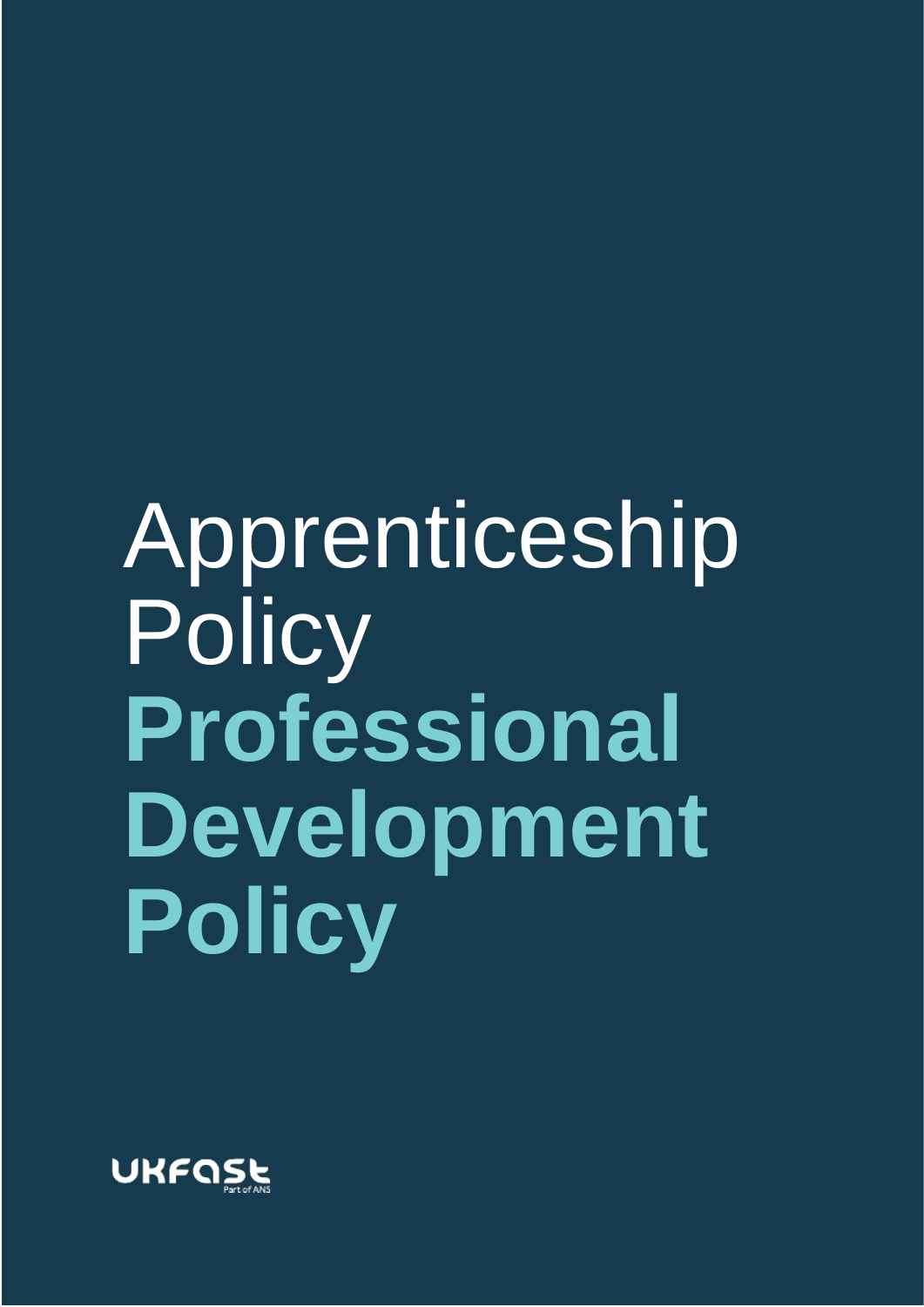| <b>Classification</b>      | Public           |
|----------------------------|------------------|
| <b>Date Created</b>        | 13/03/2019       |
| <b>Review Period</b>       | Annual           |
| <b>Last Updated</b>        | September 2021   |
| <b>Next Review</b><br>Date | <b>July 2022</b> |
| Version                    | 1.3              |
| Author                     | Aaron Saxton     |
| Owner                      | Tom Robinson     |

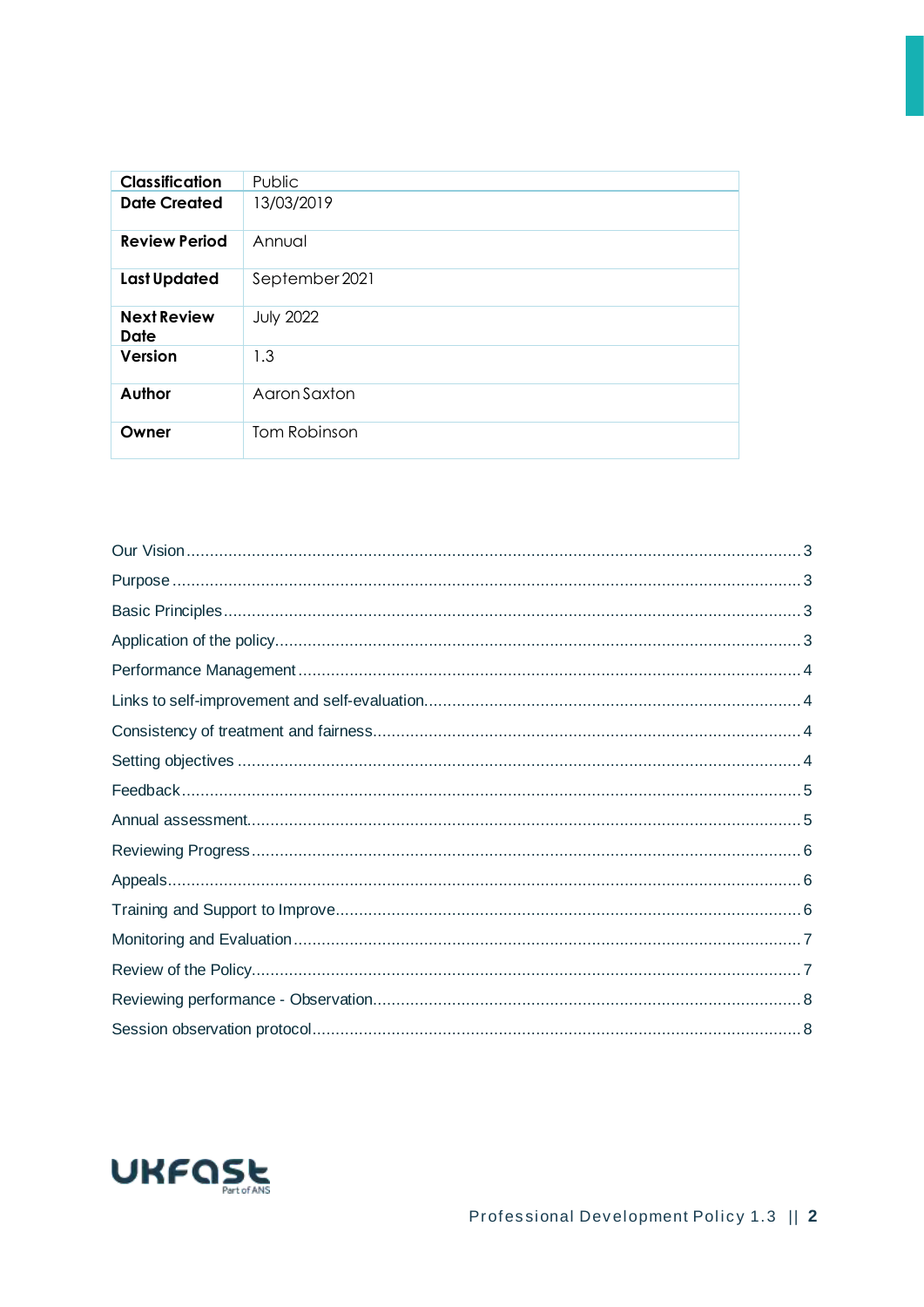# <span id="page-2-0"></span>**Our Vision**

Our Performance Management is a process to support the development of all our team, to improve

the quality of teaching & learning and to raise standards.

The Directors and Leadership team ensures that teaching on apprenticeship programmes meet the appropriate professional standards for teaching, assessment, and learning support by ensuring our recruitment, development and ongoing monitoring is conducted in line with the quality assurance practices set out by the business, ESFA, Ofsted and Awarding Organisations.

All new and supporting team members of the Education Team are required to attend a general induction programme, which explains our underpinning vision, strategy, values, and how we deliver our T&L.

All educators are encouraged and supported to undertake relevant training and development; this includes personal skills development as well as knowledge of the ESFA / Ofsted, educational landscape and the apprenticeship environment.

#### <span id="page-2-1"></span>**Purpose**

This policy sets out the framework for a clear and consistent assessment of the overall performance of all people directly involved in the education and training of our apprentices and for supporting their development within the context of the business's plan for improving apprenticeship provision and performance, and the standards expected of educators and other staff. It also sets out the arrangements that will apply when people fall below the levels of competence that are expected of them.

# <span id="page-2-2"></span>**Basic Principles**

Head of Apprenticeships will report on the Apprenticeship Team's Performance Management and Pay half yearly to the Performance Management and Pay Committee together with any recommendations for changes to the policies. The business is committed to the operation of a Performance Management process for all educators and supporting teams, with the objective of maximising the professional development opportunities and progress of apprentices. The Education Team will ensure that all people involved in the education and training of apprentices have access to the appeals process, advice, training and development opportunities appropriate to their needs.

#### <span id="page-2-3"></span>**Application of the policy**

This policy applies to all everyone involved in the education and training of apprentices employed by UKFast.Net.

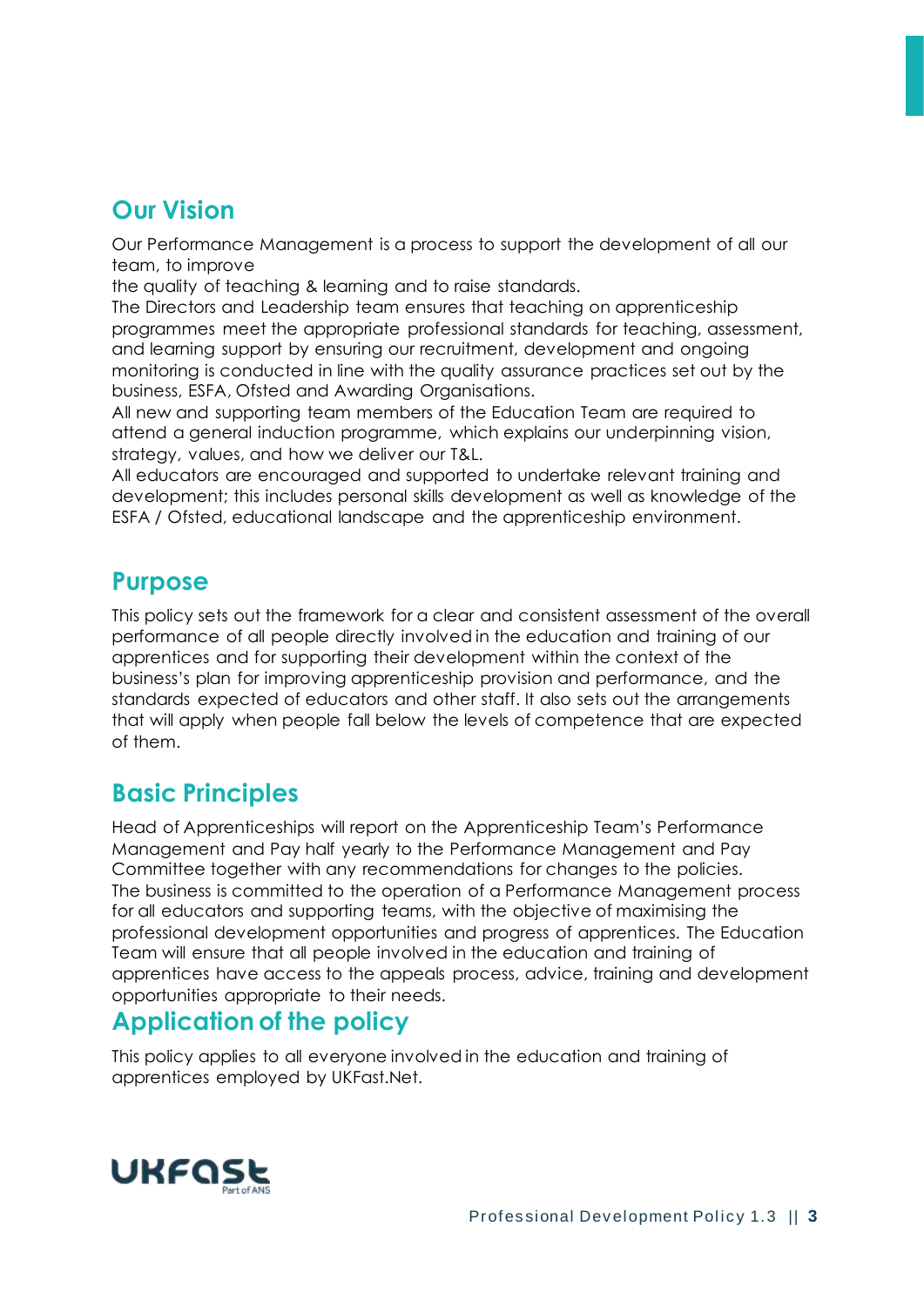# <span id="page-3-0"></span>**Performance Management**

Performance Management is a supportive and developmental process designed to ensure that all educators and trainers have the skills, support and professional development they need to carry out their role effectively. It will help to ensure that people are able to continue to improve and develop their professional practice. The task of managing the performance of Head of Apprenticeships, including the setting of objectives, will be delegated to the Performance Management goals and CPD.

#### <span id="page-3-1"></span>**Links to self-improvement and self-evaluation**

To comply with the requirement to show how the arrangements for performance management link with those for self-improvement and self-evaluation (SEF) and to minimise workload and bureaucracy, the performance management process will be one of the main sources of information as appropriate for self-evaluation and the wider team improvement process.

All reviewers are expected to explore the alignment of reviewees' objectives with the team's priorities and plans. The objectives should also reflect reviewees' professional aspirations, and professional development requirements.

#### <span id="page-3-2"></span>**Consistency of treatment and fairness**

UKFast is committed to ensuring consistency of treatment and fairness in the operation of performance management. To ensure this, the following provisions are made in relation to moderation, quality assurance and objective setting.

# <span id="page-3-3"></span>**Setting objectives**

Objectives for people will be set before or as soon as practicable after, the start of each performance management period. IQTL observations take place once every half year with the core Apprenticeship Team which acts as one of our primary tools for identifying the most appropriate objectives linked directly to the 'Further education and skills inspection handbook – Sept 2021', apprenticeship standards and sector vendor qualifications. From the observations we are able to identify the industry vendor qualifications and training required to keep our team's sector expertise to the highest level. The objectives set for each person, will be Specific, Measurable, Achievable, Realistic and Time-bound (SMART) and will be appropriate to the business's needs, apprenticeship standards, employee's role and level of experience. The appraiser and the person being observed will seek to agree the objectives but, if that is not possible, the reviewer will determine the objectives and this will be noted. Objectives may be revised if circumstances change.

The objectives set for each person will, if achieved, contribute to the business's and team's plans for improving the apprenticeship and education provision which in turn will improve the outcomes of apprentices across the business. This will be ensured by quality assuring all objectives against the self-improvement plan and IQTL reports and evaluation.

The objectives set will have regard to what can reasonably be expected by a member of the team in that position with due consideration to achieving a healthy work-life balance, consistent with the business's strategy for bringing downward

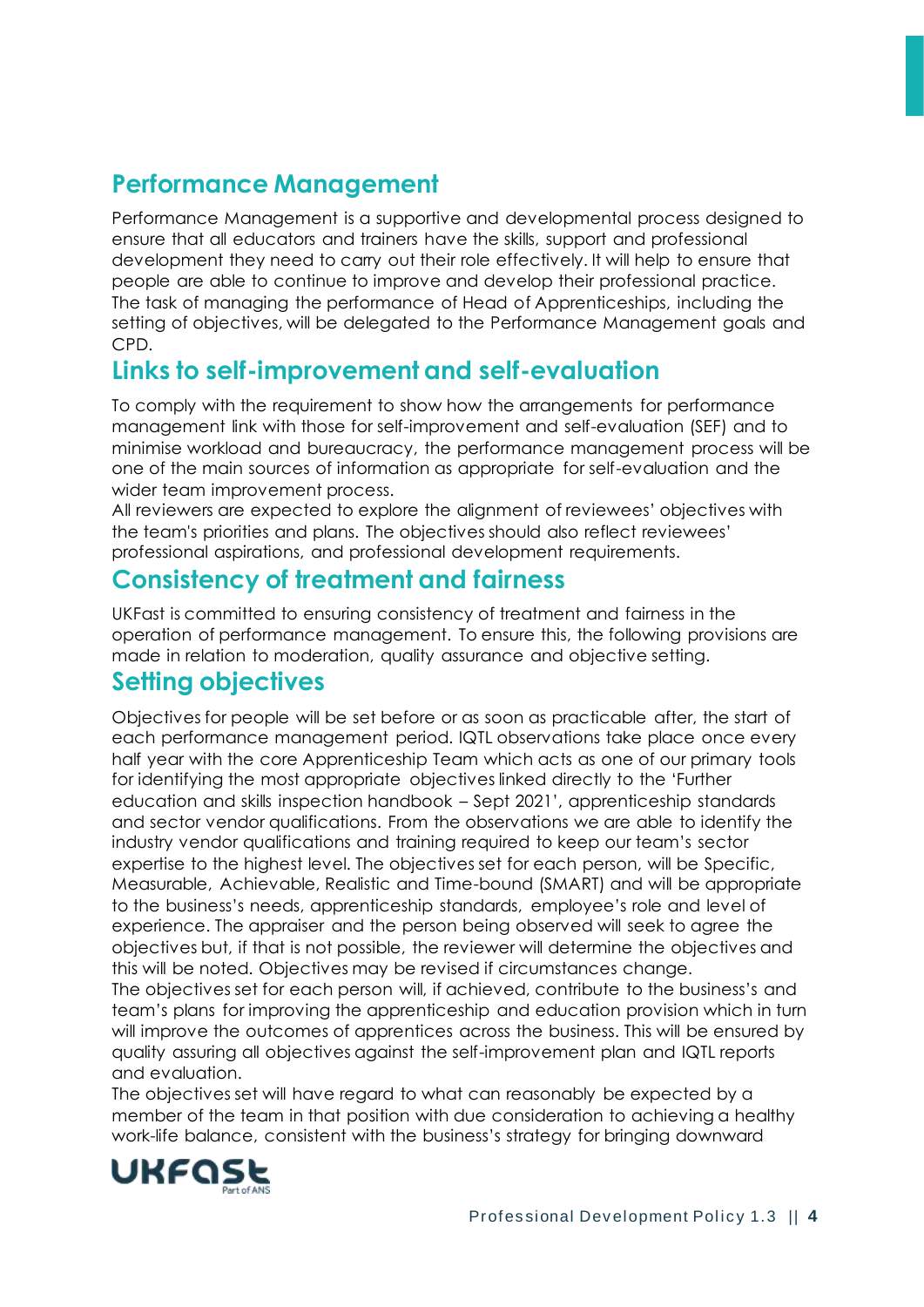pressure on working hours. We shall also take account of the employee's professional aspirations and any relevant pay progression criteria. They should be such that, if they are achieved, they will contribute to improving the progress of apprentices.

# <span id="page-4-0"></span>**Feedback**

All people involved in the Performance Management process will receive constructive feedback on their performance throughout the year and as soon as practicable after observation has taken place or other evidence has come to light. Feedback will highlight particular areas of strength as well as any areas that need attention. Where there are concerns about any aspects of the person's performance the reviewer will meet the member of staff formally to:

- give clear feedback about the nature and seriousness of the concerns;
- give the opportunity to comment and discuss the concerns;
- agree any support (e.g. courses, work with partners, exams, coaching, mentoring, structured observations), that will be provided to help address those specific concerns;

make clear how, and by when, the reviewer will review progress (it may be appropriate to revise objectives, and it will be necessary to allow sufficient time for improvement);

• explain the implications and process if no — or insufficient improvement is made. When progress is reviewed, if the reviewer is satisfied that the individual has made, or is making, sufficient improvement, the performance management process will continue as normal, with any remaining issues continuing to be addressed through that process.

# <span id="page-4-1"></span>**Annual assessment**

Each person's performance will be formally assessed in respect of each performance management period.

This assessment is the end point to the annual performance management process, but performance and development priorities will be reviewed and addressed on a regular basis throughout the year in interim meetings that take place each quarter. The person will receive as soon as practicable following the end of each performance management period - and have the opportunity to comment in writing on - a written performance management report as part of the IQTL. This report will include:

> • details of the objectives for the performance management period in question;

- an assessment of the performance of their role and responsibilities against their objectives and the relevant standards;
- an assessment of the person's training and development needs and identification of any action that should be taken to address them;
- a recommendation on pay where that is relevant

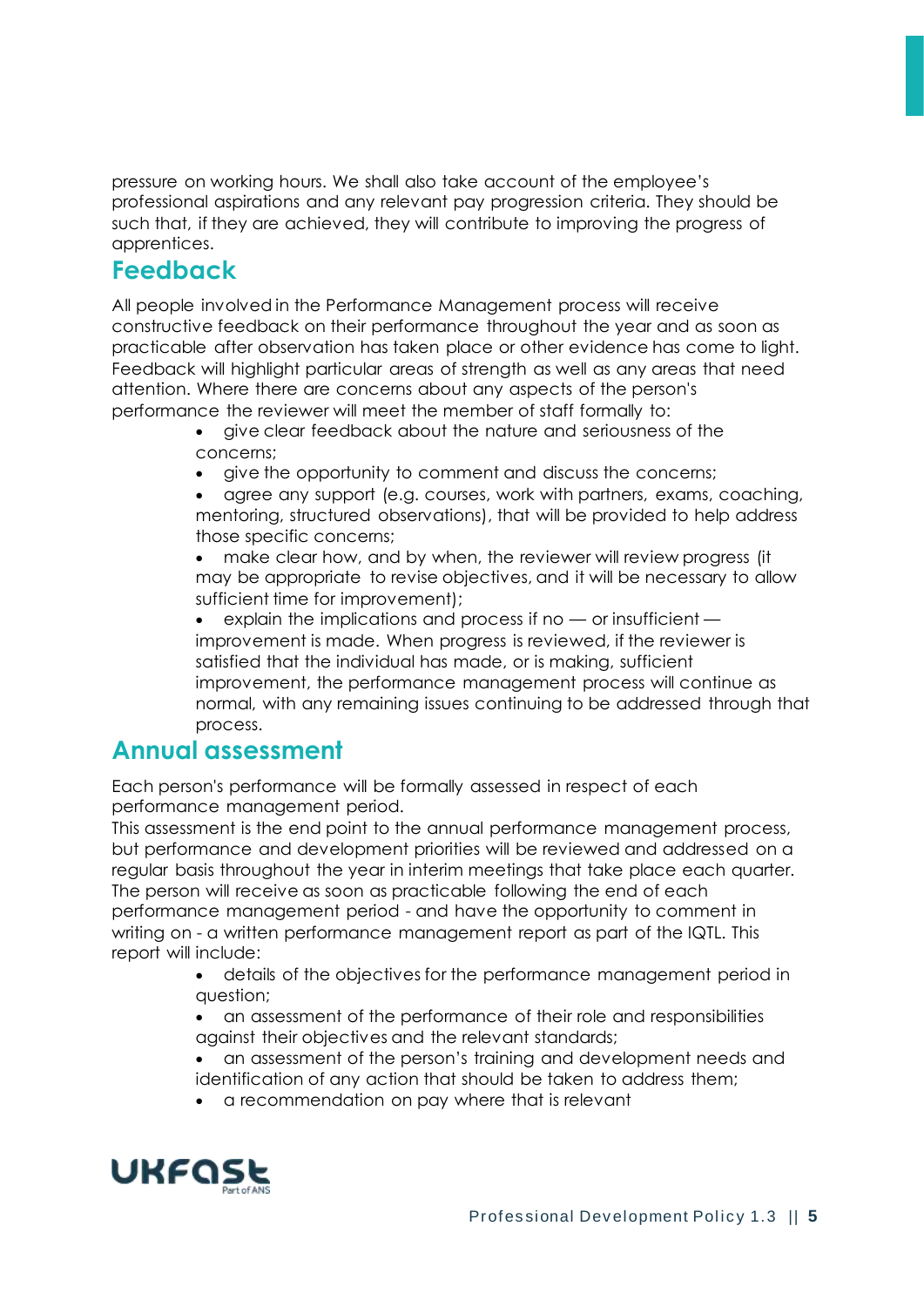The assessment of performance and of training and development needs will inform the planning process for the following performance management period and IQTL observations.

# <span id="page-5-0"></span>**Reviewing Progress**

At the end of the cycle, assessment of performance against an objective will be on the basis of the performance criteria set at the beginning of the cycle. Good progress towards the achievement of a challenging objective, even if the performance criteria have not been met in full, will be assessed favourably. The performance management cycle is annual, but on occasions it may be appropriate to set objectives that will cover a period over more than one cycle. In such cases, the basis on which the progress being made towards meeting the performance criteria for the objective will be assessed at the end of the first cycle and will be recorded in the planning and review statement at the beginning of the next cycle.

# <span id="page-5-1"></span>**Appeals**

At specified points in the performance management process all people involved have a right of appeal against any of the entries in their planning and review statements. Where a reviewee wishes to appeal on the basis of more than one entry, this would constitute an appeal meeting that can be requested to take place during any formal meeting scheduled in a quarter.

#### <span id="page-5-2"></span>**Training and Support to Improve**

The Continuing Professional Development (CPD) programme will be informed by the training and development needs identified in the CPD section of the IQTL review and 1-2-1 PDP quarterly meetings.

CPD will be provided to all members of staff, where appropriate, in order to aid their development of skills and competencies in teaching & learning and relevant subject knowledge.

The provision of CPD will be agreed based on a range of factors including, but not limited to:

- the needs of the organization as identified through internal monitoring
- development needs identified through performance management observations.
- performance appraisal feedback
- the resources available
- whether accreditation or qualification can be achieved to support the business.

CPD can be undertaken through a range of different methods, with some proving more suitable than others dependent on the development needs identified. The organisation will support the following approaches to learning:

- internal training using existing expertise within the organization
- attendance at an external training course

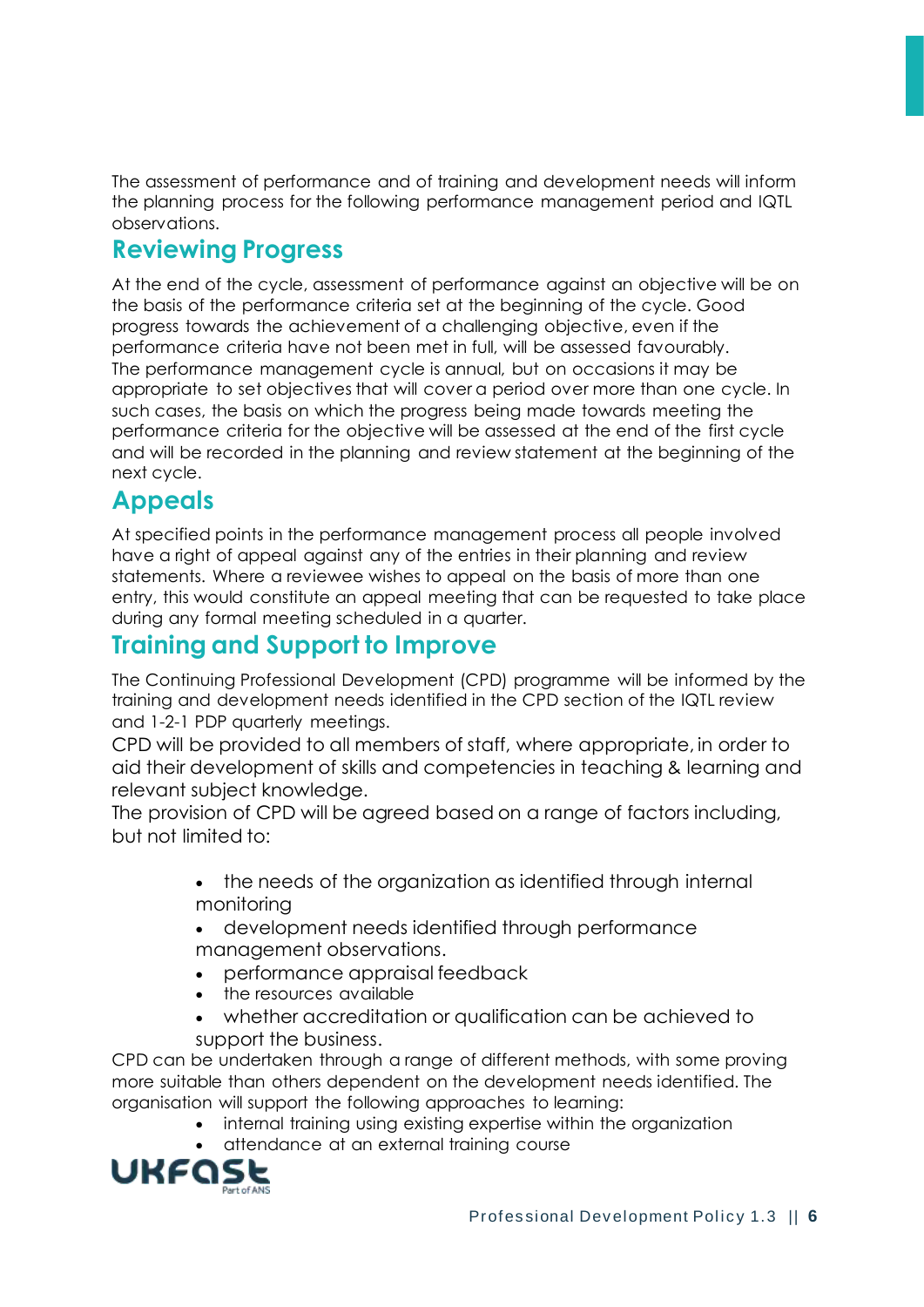- attendance at an external professional conference
- observations and shadowing
- learning partnerships with associated organisations
- distance learning with further education institutions.

This is not an exhaustive list and alternative CPD methods will be considered on a case-by-case basis depending on which method is most appropriate to achieve development needs.

The Apprenticeship Team will ensure in the budget planning that, as far as possible, appropriate resources are made available in the budget for any training and support agreed for reviewees. All people directly involved in the training and development of our apprentices take part in a range of mandatory training throughout the year that includes vendor training, vendor exams, T&L courses, visits to other educational establishments, events with Awarding Organisations inc. audits, and ESFA / Ofsted events. This is all in aid of improving sector knowledge, skills and performance whilst also improving T&L and apprenticeship knowledge too. All educators use our online resources via the [https://moodle.ukfast.ac.uk](https://moodle.ukfast.ac.uk/) secure portal to support their development and help improve their knowledge, skills and performance. This incorporates apprenticeship standards and resources, awarding organisation documents and links, vendor training materials, policy documents and technical articles. A number of apprenticeship courses within the Moodle eLearning environment have been created for all people involved in apprenticeship delivery which contain additional resources, guidance, specifications, assessments and exemplars.

# <span id="page-6-0"></span>**Monitoring and Evaluation**

The Directors will monitor the operation and outcomes of performance management arrangements.

The Head of Apprenticeships will provide the Board of Directors with a report on the operation of the Apprenticeship Team's Performance Management quarterly. The report will include:

- the operation of the performance management policy;
- the effectiveness of the team's performance management procedures;
- team training and development needs.

The Directors are committed to ensuring that the performance management process is fair and non- discriminatory and is implemented in line with the business's responsibilities under the Equality Act 2010. The Head of Apprenticeships will include in their report if there have been any appeals or representations on an individual or collective basis on the grounds of alleged discrimination under the Act.

# <span id="page-6-1"></span>**Review of the Policy**

The Head of Apprenticeships is responsible for reviewing and approving this policy annually and will take feedback from the Head of Apprenticeships as part of this process. The policy will be revised as required to introduce any changes in regulation and statutory guidance to ensure that it is up to date.

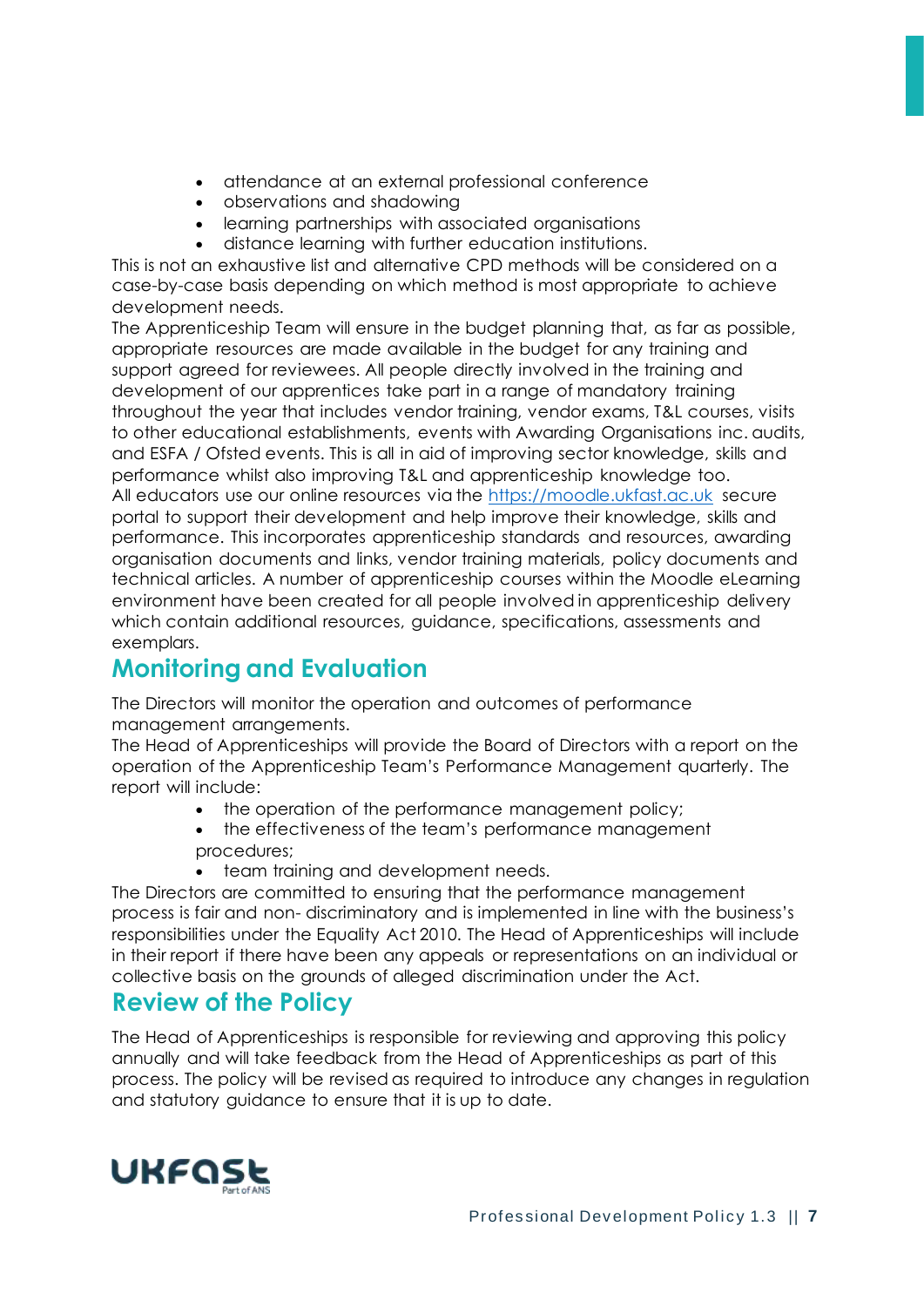To ensure employees are fully conversant with the performance management arrangements, all new people who join or support the Apprenticeship Team will be briefed on them as part of their introduction to the team.

#### <span id="page-7-0"></span>**Reviewing performance - Observation**

UKFast believes that observation of classroom practice and other responsibilities is important, both as a way of assessing people's performance in order to identify any particular strengths and areas for development they may have, and of gaining useful information which can inform self-improvement more generally. All classroom and OTJ observations will be carried out in a supportive fashion through our current Improving the Quality of Teaching and Learning (IQTL) schedule and tool. Educators' performance will be regularly observed but the amount and type of classroom / session observations will depend on the individual circumstances of the educator and the overall needs of the school. Classroom observation will be carried out by those with Qualified Teacher Status (QTS) and/or relevant vendor and sector experience. In addition to formal IQTL observations, Directors or other leaders with responsibility for teaching standards may 'drop in' to sessions to help maintain a consistent teaching and learning ethos across the Education Department. The length and frequency of 'drop in' observations will vary depending on specific circumstances, business or training needs. Additionally, Learning Walks and 'Team Teaching' support strategies are used to help people improve and further enhance their practice.

#### <span id="page-7-1"></span>**Session observation protocol**

UKFast is committed to ensuring that observations are developmental and supportive and that those involved in the process will:

- carry out the role with professionalism, integrity and courtesy;
- evaluate objectively;
- report accurately and fairly;

• collaborate and work with educators and apprentices to support practice;

respect the confidentiality of the information gained.

The amount of observation for each person should reflect and be proportionate to the needs of the individual in the view of the reviewer.

Although an observation is undertaken for this specific purpose, other information gathered during the observation will be used, as appropriate, for a variety of purposes including informing self-evaluation and self-improvement strategies in accordance with the Apprenticeship Team's commitment to streamlining data collection and minimising bureaucracy and workload burdens on the team. In keeping with the commitment to supportive and developmental observations, those being observed will be notified in advance.